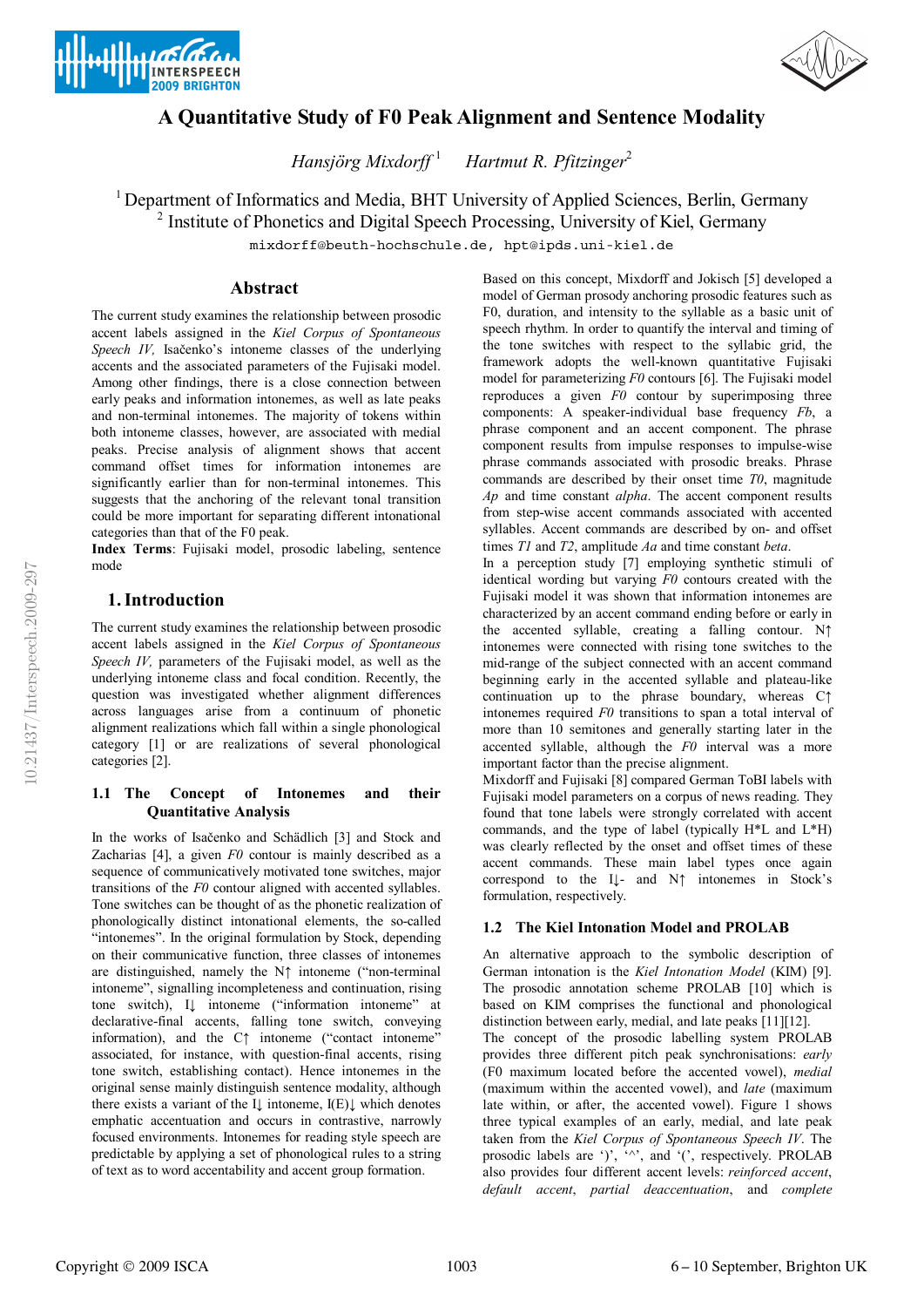*deaccentuation* symbolized with '3', '2', '1', and '0', respectively. Labellers based their decisions on three criteria: (1) perceptual-phonetic assessment of the local *F0* contour, (2) visual inspection of *F0* values displayed in a window synchronous to the speech signal, and (3) functional-semantic categorization only within the range of a word whether an information is given (early), new (medial), or unexpected (late).



Figure 1: *Examples of an early (left: l05uho51.wav), medial (middle: l02aha16.wav), and late peak (right: l02aha19.wav) taken from the Video Task scenario. From top to bottom: Oscillogram, sonagram, and F0 contour. The y-scales of the F0-panels are adjusted to the F0 range in the respective sound file (left: male speaker, middle/right: female speaker).* 

### **1.3 Quantitative Analysis of PROLAB labels**

In a recent study Pfitzinger and Mixdorff parameterized a subcorpus of the *Kiel Corpus of Spontaneous Speech IV* using the Fujisaki model and related accent commands yielded with the underlying PROLAB labels [13]. By applying the Fujisaki model to *F0* contours extracted from spontaneous speech of four speakers *F0* peaks were made accessible to empirical analysis of the temporal alignment with segmental landmarks, e.g. the vowel onset of the accented syllable, and of the relationship between F0 interval and accent level class. A good agreement between PROLAB labelled peak timing and accent command positions relative to the syllable nuclei was found. Early peaks were characterized by an accent command offset time of 41 ms earlier than the accented vowel onset. Medial peaks showed an exact alignment of the accent command center point and the accented vowel onset and possibly an alignment of the accent command offset time with the vowel offset. Late peaks were characterized by an accent command onset time of 18 ms earlier than the accented vowel onset. Accent command amplitudes were significantly different for the three accent levels: A reinforced accent was realized with an *F0* interval of 9.7 semitones, default accents with 5.5 semitones, and partial deaccentuation with 3.9 semitones.

#### **1.4 Focus of the Current Study**

The current study is intended to expand the work in [13] towards the following research questions:

If, as it has been shown, the course of the *F0* contour associated with the accented syllable (falling in the case of I↓, rising for C↑ and N↑intonemes) is crucial with regard to signalling sentence modality, how does this function interact with the semantic function postulated by Kohler as being a property of early, medial and late *F0* peak alignment (given, new, unexpected)? Is there some kind of mapping, overlap or correspondence of categories between the two lines of interpretation?

It should be noted that Kohler exclusively demonstrated the functionally-semantic distinction of peak-alignment on examples of short, declarative single-accent utterances [12] in which the accents all correspond to I↓ intonemes in the Stock sense. Falling declarative tone switches can occur very early before the accented syllable, during the syllable or even after it. In this case, we could hypothesize, that the Kohler distinctions might lead to a further subdivision or refinement of the I↓ intoneme class.

The labellers of the *Kiel Corpus*, however, as will be shown later, assigned the peak alignment labels to every intonationally marked accent in the corpus, regardless of its terminal (declarative-final) or non-terminal character.

By labelling the intoneme classes for all accents in the subcorpus we are enabled to investigate their correspondences with PROLAB peak labels. Furthermore, the actual alignment properties can be examined quantitatively based on the temporal and amplitude characteristics of the underlying accent commands.

# **2. Speech Material and Method of Analysis**

The speech material consists of a subcorpus from the *Video Task scenario* (or *Lindenstrasse Daily Soap scenario*) of the *Kiel Corpus of Spontaneous Speech IV* ([14], similar but nonidentical video material was presented to two subjects sitting in separate quiet, sound-treated rooms. After the presentation, the subjects discussed differences and similarities of what they had seen and heard. They were not able to see each other and communicated via headphones and microphones placed in front of them. The corpus contains the transliteration and audio files (80 minutes, approx. 13,000 consecutive words) as well as time-aligned segmental and prosodic label files of six overlapping German dialogues (4 female and 2 male speaker pairs). Of the 12 speakers, 2 female and 2 male speakers each with approx. 160 seconds of speech were selected for the current study.

The existing *F0* contours, Fujisaki model parameters and accent command-aligned PROLAB accent labels [13] were augmented by a perceptual classification of intoneme classes. For every accent in the subcorpus it was auditorily determined whether the accent pertained to a word with nonterminal-rising (N↑intoneme), terminal-falling (I↓intoneme) or high-rising, question-like (C↑intoneme) intonation. To this effect, the labeller listened to a context beginning one or two words before the word examined leading up to the end of that word. Furthermore, it was determined whether the accented syllable was connected with a word in broad or narrow focus. To this end, the labeller listened to the entire prosodic phrase to which the word pertained. In the discourse, narrow focus was usually connected with some kind of contrast expressed by the talker.

# **3. Results of Analysis**

Figure 2 displays means and standard deviations of temporal alignments for (from left to right) I↓, N↑ and C↑intonemes. The top row contains the graphs for narrowly focused items and the bottom for broadly focused items. The average alignment and accent command amplitude *Aa* for each case is indicated by the box-shape of the accent command and its resulting smoothed output drawn with respect to the syllable nucleus marked in grey. As can be seen, narrow focus is connected with higher accent command amplitudes than broad focus. At least for the broad focus condition (bottom row) there is a distinction between I↓ (early), N↑ (medial) and  $C<sup>†</sup>$  (late) intonemes with respect to their alignment with the syllable nucleus.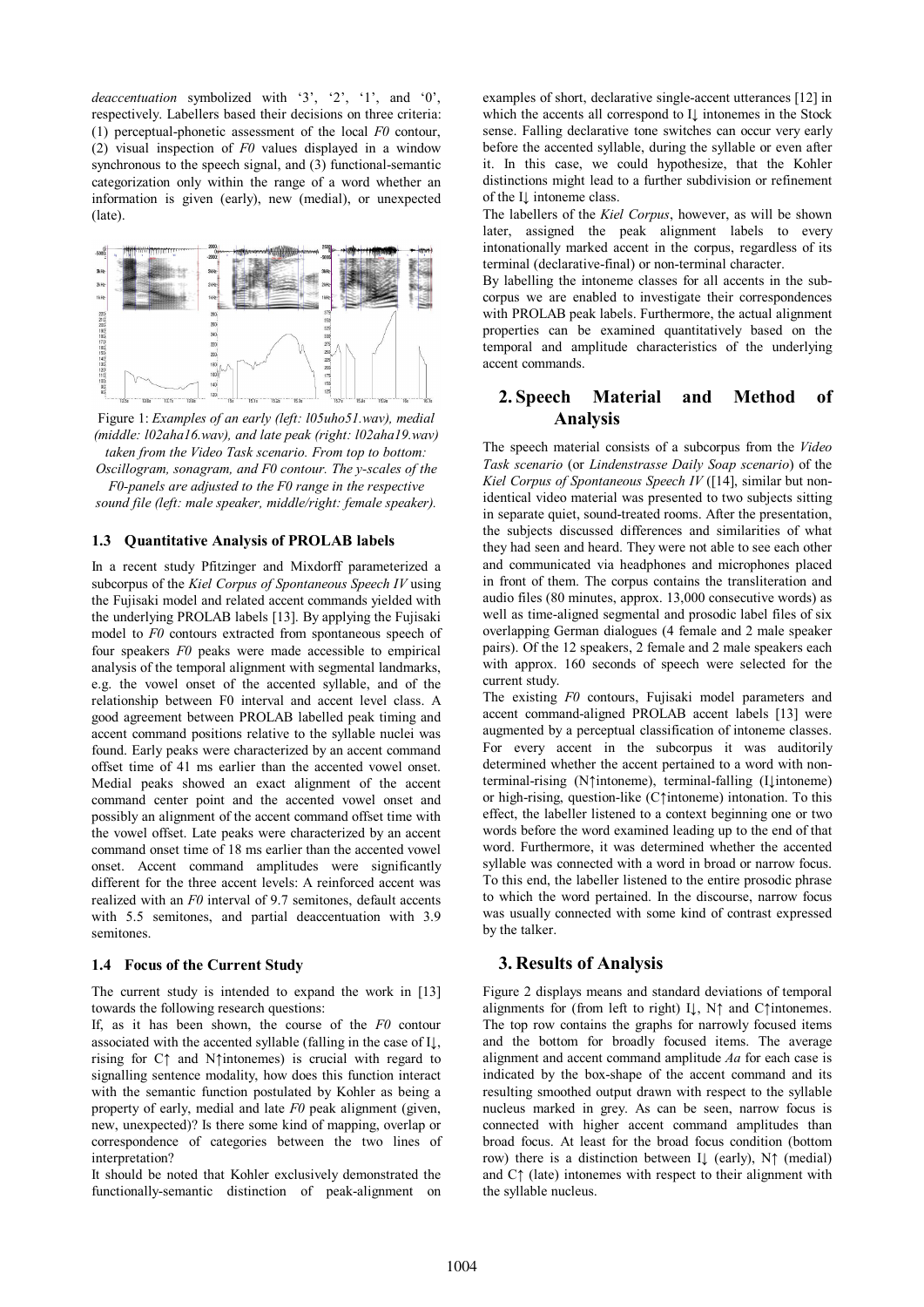

Figure 2: *Means and standard deviations of accent command alignment with respect to the vowel nucleus onset and accent command amplitude Aa for all three intoneme classes. From the left to the right: I↓ intoneme, N↑ intoneme and C↑ intoneme. Top row: Narrowly focused, bottom row: broadly focused. The horizontal whiskers indicate the standard deviations of accent command onset time T1 and offset time T2 and nucleus offset time relative to the onset of the nucleus, and the vertical whisker the standard deviation of accent command amplitude Aa.* 

In the narrow focus case there does not seem to be a clear separation between N↑ and C↑intonemes regarding their timing.

Table 1 displays the correspondences between intoneme classes and PROLAB accent labels. The following discussion mostly concentrates on the difference between N↑ and I↓ intonemes for broadly focused items which concern the majority of labels (rows 1 and 2 in the table). As can be seen, most of the I↓ intonemes are associated with either early or medial labels, whereas most of the N↑ intonemes are connected with either medial or late peaks.

Table 1: *Correspondences between PROLAB accent labels and intoneme classes (number of occurrences).* 

| Intoneme                  | PROLAB accent label |            |    |                              |              |    |              |  |
|---------------------------|---------------------|------------|----|------------------------------|--------------|----|--------------|--|
| class                     |                     | 1 $\wedge$ |    | $\left( \frac{1}{2} \right)$ | $2^{\wedge}$ |    | $3^{\wedge}$ |  |
| $1: I\downarrow$ (broad)  | 18                  |            | h  | 64                           | 69           | 10 |              |  |
| $2:N†$ (broad)            |                     | 34         | 16 | 12                           | 84           | 66 |              |  |
| $3:$ C $\uparrow$ (broad) |                     |            |    |                              |              |    |              |  |
| $4:1\downarrow$ (narrow)  |                     |            |    | 0                            |              |    |              |  |
| $5:N\uparrow$ (narrow)    |                     |            |    |                              |              |    |              |  |

Chi-square test for PROLAB accent levels 1 and 2 confirms that *early peaks* as opposed to *late peaks* are significantly correlated with the I↓ and N↑ intoneme categories, respectively. For accent level 1, the result is very signficant  $(\gamma 2(1, N=46)=10.48, p=.012, two-sided)$  and for level 2 highly significant ( $χ2(1, N=152)=76.79$ , p<.001, two-sided).

Despite their obvious functional difference, however, the majority of I↓ and N↑intonemes are *associated with medial peaks*.

In the case of narrowly focused items, which is harder to interpret due to the small numbers, we also find a slight preference for earlier alignment in I↓ intonemes (mostly medial peaks) than in N↑intonemes (mostly late peaks). The number of occurrences of C↑intonemes is too small to make any claims about their preferred alignment.

Besides these major findings, the table also shows that narrowly focussed items are generally associated with accent levels 2 and 3 of the PROLAB system.

In order to examine whether the temporal characteristics of N↑ and I↓ intonemes associated with medial peaks are essentially the same, we calculated means and standard deviations of accent command onset time *T1rel* and accent command offset time *T2rel*. These are measured relative to the vowel nucleus onset time. We included all combinations of I↓ and N↑ intonemes aligned with PROLAB peak assignments, but pooled across accent levels, considering only broadly focused items. Table 2 shows, for instance, that on the average accent commands associated with I↓ intonemes and early peak assignment start 225 ms before the vowel onset and end 9 ms after it. This means that the resulting *F0* contour falls across the vowel nucleus.

The results suggest that in all three conditions (early, medial and late peaks) the accent command in I↓ intonemes occurs earlier than in the N↑ intoneme. The case of medial peaks is of special interest for us because the majority of I↓ and N↑. intonemes falls into this category. Although *T1rel* is very similar for both cases (-132ms vs. -112ms), *T2rel* is considerably earlier for the I↓ intoneme than for the N↑ intoneme (65ms vs. 146ms). Independent samples T test indeed shows that this difference is highly significant (T=4.7, df=174,  $p < .001$ ) whereas it is not for  $T1_{rel}$ .